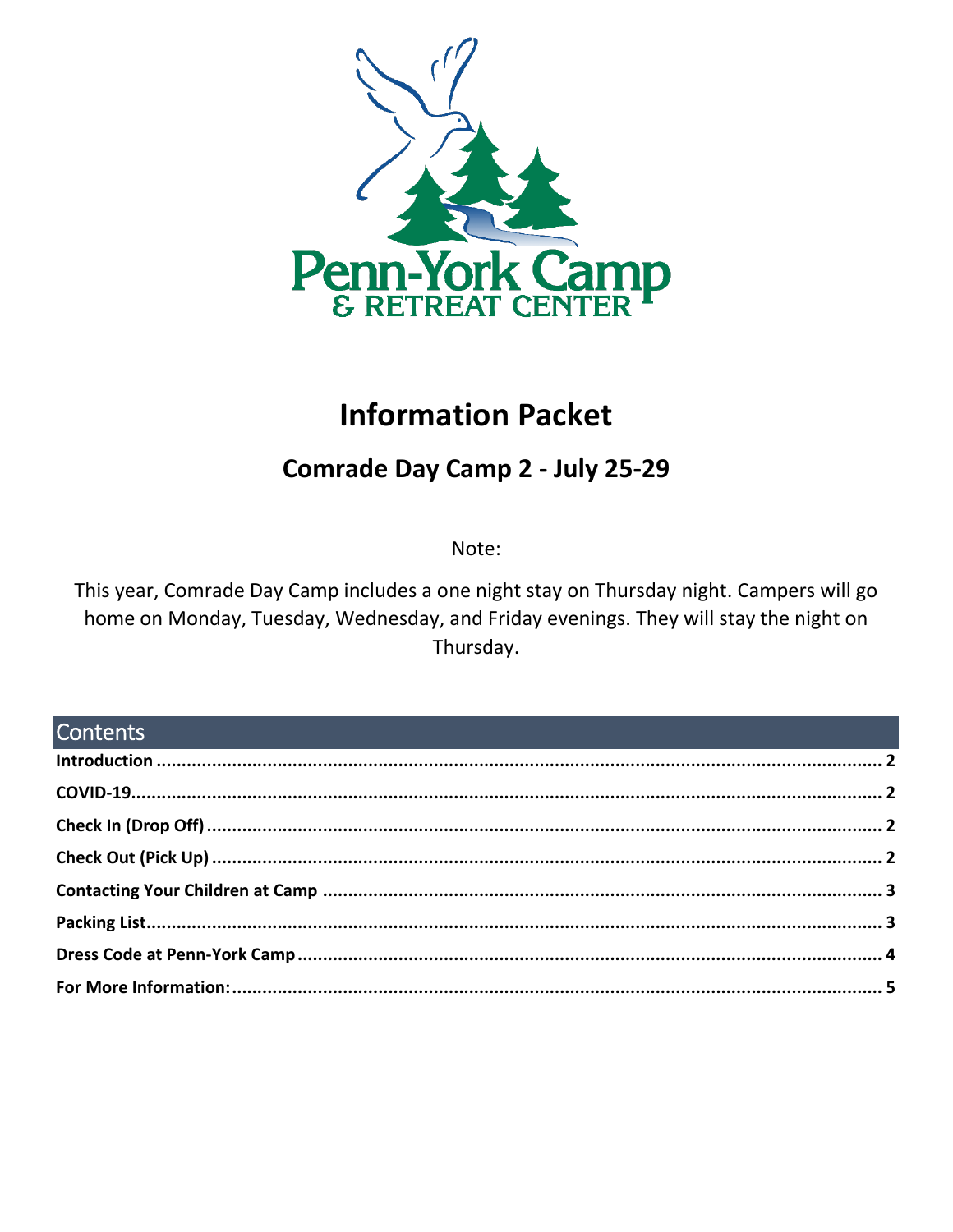#### <span id="page-1-0"></span>**Introduction**

Greetings from Penn-York Camp,

We are looking forward to a great week of camp. Below you will find some basic information concerning camp here this summer. Please review this information, and if you have any questions, please contact us.

God Bless,

Crissie Office Manager

#### <span id="page-1-1"></span>COVID-19

We are intending to proceed with summer camp without any extra COVID-19 restrictions. We will continue to keep the camp cleaned and disinfected to our normal summer camp standards.

If something changes and we need to enact additional measures, we will send out that information to you at the time.

#### <span id="page-1-2"></span>Check In (Drop Off)

Check in for **Comrade Day Camp 2** is on **Monday, July 25 at 8:00 a.m.** All parents and campers should come to the **Camp Office** to check their child in for camp. Check in on Tuesday, Wednesday, and Thursday is also at 8 a.m. at the camp office.

**The "Medical Form and PYC Program Release Form" should be completed before arrival**. These forms are normally completed with registration or emailed to you right after registration. If you have not received these forms, please contact the PYC office.

## <span id="page-1-3"></span>Check Out (Pick Up)

Check out will begin at **7 p.m. on Monday, Tuesday, and Wednesday. Campers will spend Thursday night at camp, then will be picked up at 6 p.m. on Friday. at the Pavilion.**

Parents are asked to please not be early as it will interrupt scheduled activities. Parents can drive to the checkout location and our staff will walk you through the checkout process, which will include signing a release which will permit our staff to release your child to you. DO NOT go directly to your child's cabin as our staff are not permitted to release your child to you until you have signed the release.

If a person other than a parent/legal guardian will be picking the camper up, or if the camper will need to be picked up before the designated pick up time, then the parent should fill out the **"Pick Up – Release Form**" (located at the end of this info packet) and hand it in when you drop your child off for camp. If unforeseen circumstances make it so that you were not able to turn in the Pick Up – Release Form, call the office and explain the situation.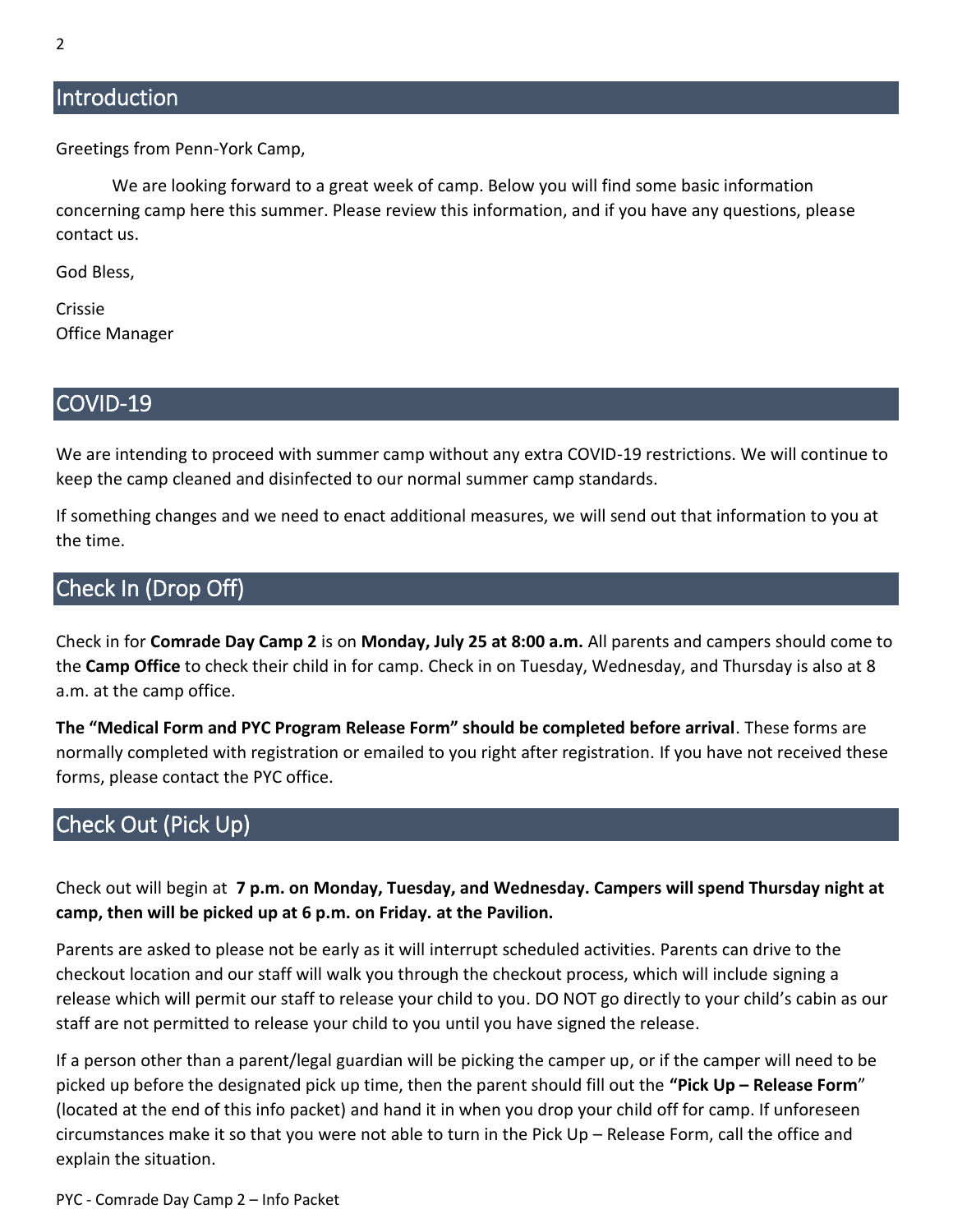### <span id="page-2-0"></span>Contacting Your Children at Camp

Parents are encouraged to write to their children while at Camp. A letter from home is often very encouraging to campers. There are two ways that a parent can do this. The first is by snail mail. If you contact your child by snail mail, we recommend that you send the letter before the week of camp starts, that way your child will be sure to receive the letter during their stay at Camp. To send mail to camp, use the following address.

Penn-York Camp Attn: *Camper's Name* 266 Northern Potter Rd. Ulysses, PA 16948

The second and faster method is to use email. To send your child an email at camp, send the email to [pennyork@pennyork.com](mailto:pennyork@pennyork.com) and put Attn: *Camper's Name* in the subject line. We will then print off the email and give it to your child.

*Please do not try to contact your children by phone.* The reason we ask this is because we have found that a phone call will often make a camper feel homesick. Therefore, we ask that parents do not call our office and ask to talk to their child. We know that this is a lot to ask, but please trust us; your child will have a great time, and we will contact you if there are any issues.

#### <span id="page-2-1"></span>Packing List

#### **Packing List:**

- Outdoor Clothing
- Modest Swimsuit and Summer Wear\*
- Sleeping Clothes (for Thursday Night)
- Sleeping Bag or sheets and blankets (for quiet time)
- Pillow
- Shoes and Sandals
- Soap and Shampoo (for Thursday Night)
- Towel and Washcloth (for Thursday Night)
- Bible
- Personal Items
- Light Jacket
- Water-bottle
- Medications (Will be given to the health officer)

#### **You May Also Want To Bring:**

- Sheets for a single size mattress (for quiet time)
- Camera
- Flashlight
- Musical Instrument
- Bug Spray
- Sunscreen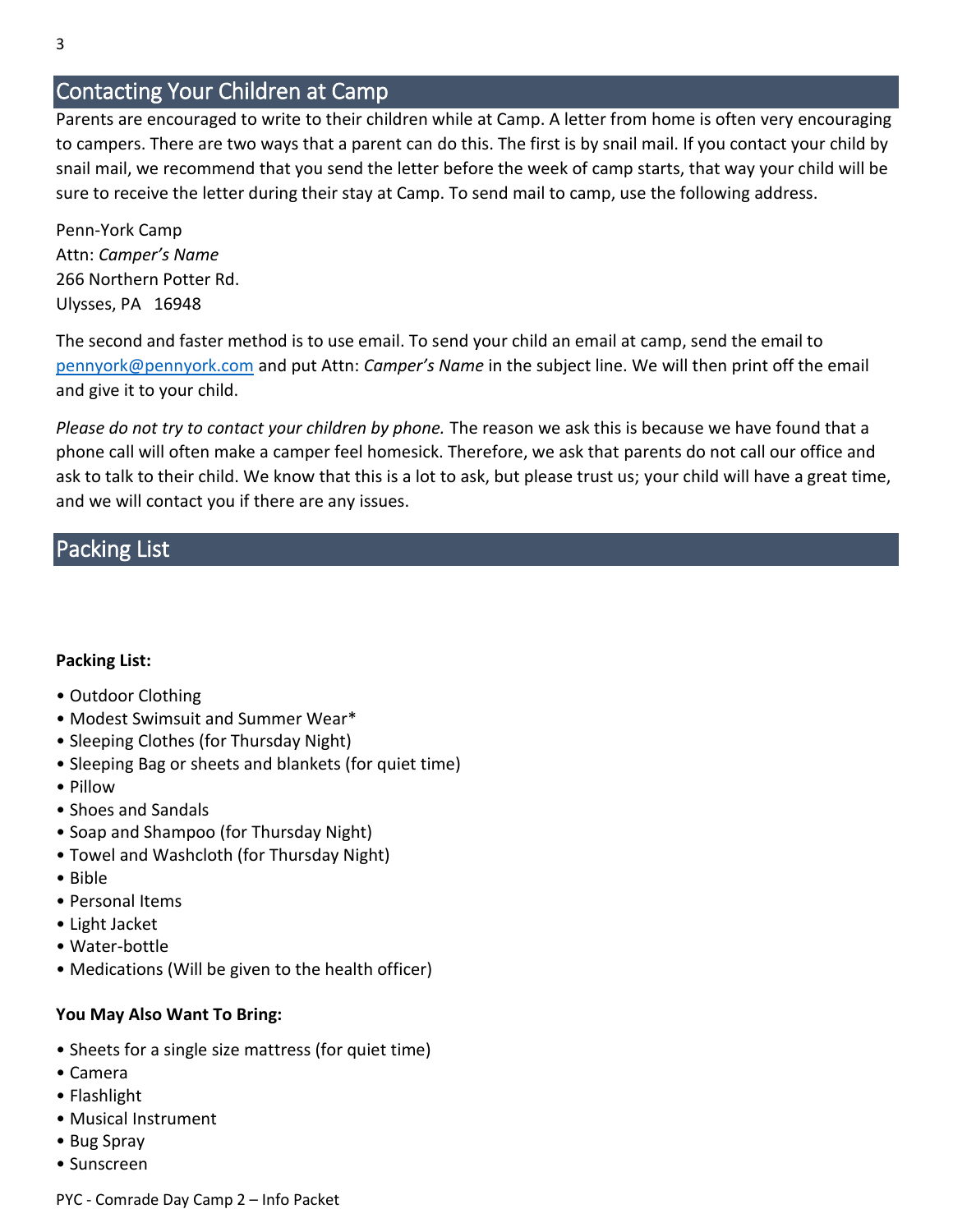- 4
- Hat
- Sunglasses
- Additional Spending Money (All campers start with a \$10 credit towards the camp store.)

#### **Do Not Bring:**

- Any type of electronic storage device that plays music or accesses the internet (iPods or MP3 players)
- Cell Phones
- Laptops
- Other Electronic Entertainment Gear
- Tobacco
- Alcohol
- Drugs
- Pornography

• Weapons (Penn-York Camp does allow campers to bring knives. However, campers cannot bring a knife with a blade length of over 4 inches.)

## <span id="page-3-0"></span>Dress Code at Penn-York Camp

- Modesty the Penn-York Definition: Penn-York Camp encourages campers to dress modestly, consistent with the instructions provided in 1 Timothy 2:9. Practically applied, shorts should be mid-thigh or longer, tank tops are permitted if not low cut at the neckline. Camis and spaghetti straps are not allowed. Underwear, cleavage, bras, and tummies should not be exposed. Immodest swimwear will require a cover up such as a dark t-shirt and/or shorts. Camp staff will provide counsel and suggestions pertaining to modesty, and if necessary will require campers to change.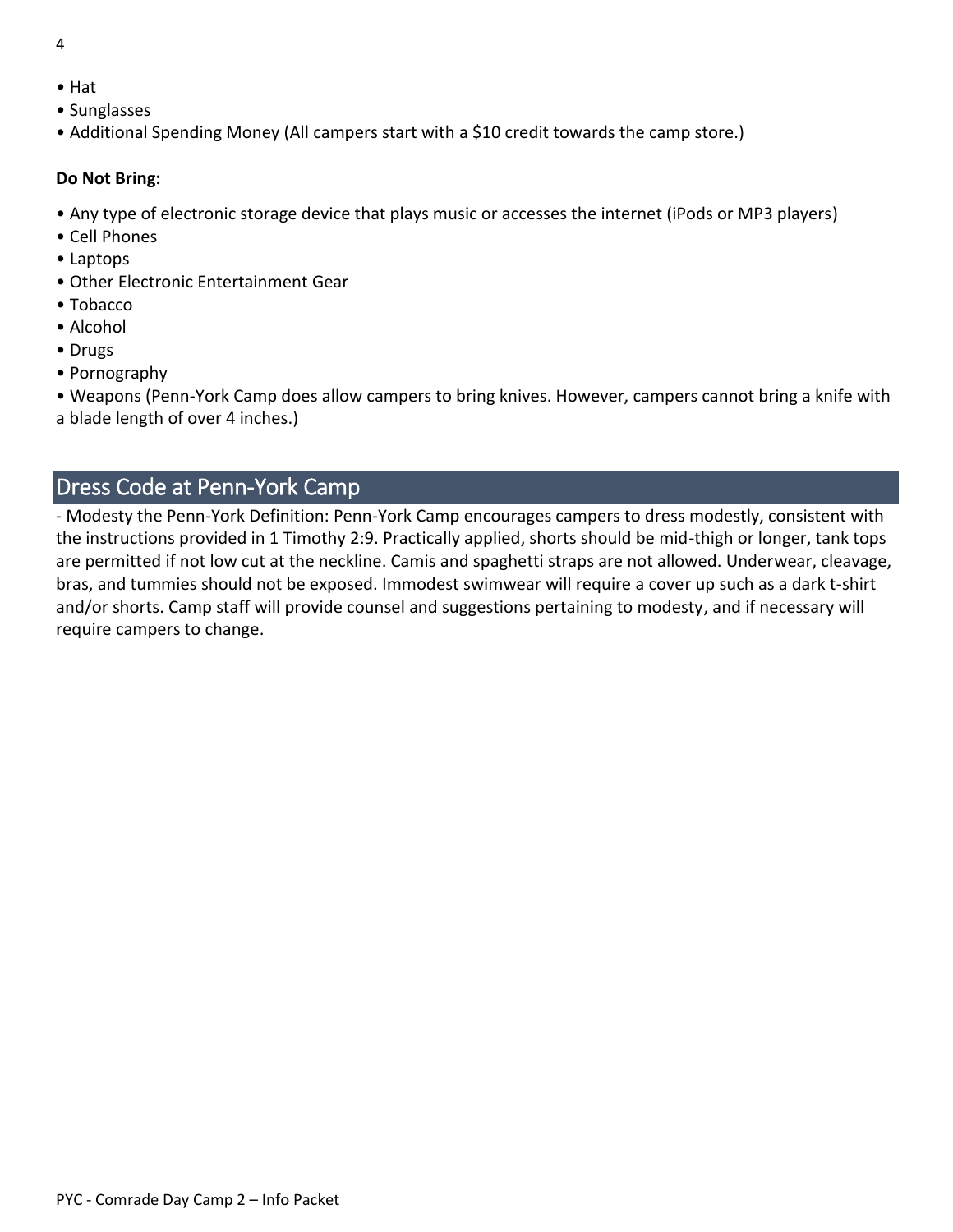## <span id="page-4-0"></span>For More Information:

Go to our website [www.pennyork.com,](http://www.pennyork.com/) hover your mouse over the "Summer Camp" tab and click on "Summer Camp FAQ." There you will find some additional info concerning our summer camps.

Or

Feel free to call us. We are in the office Monday – Friday from 8:00 a.m. till 4:00 p.m. We would be glad to answer your questions.